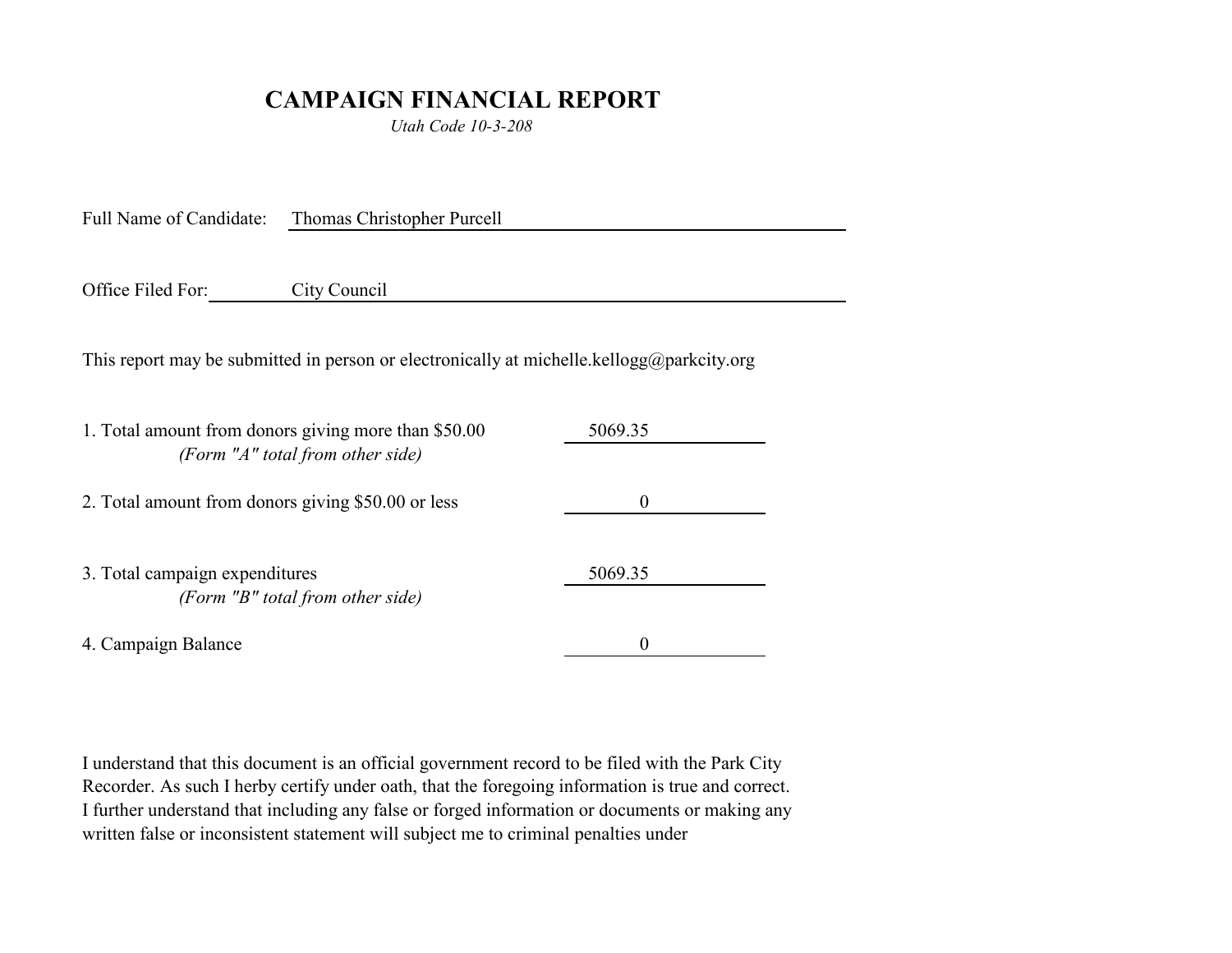## Title 76, Chapter 8 of the Utah Code.

Thomas C Purcell  $8/3/2021$ 

Candidate Signature **Date** Date

## **ITEMIZED CONTRIBUTION REPORT** *(Form "A")*

| Date<br>Received | Name of<br>Contributor | Mailing Address & Zip Code | Amount of<br>Contribution |
|------------------|------------------------|----------------------------|---------------------------|
| 8/3/2021         | Thomas C Purell        | 138 Webster Court<br>84060 | 5069.35                   |
|                  |                        |                            |                           |
|                  |                        |                            |                           |
|                  |                        |                            |                           |
|                  |                        |                            |                           |
|                  |                        |                            |                           |
|                  |                        |                            |                           |
|                  |                        |                            |                           |
|                  |                        |                            |                           |
|                  |                        |                            |                           |